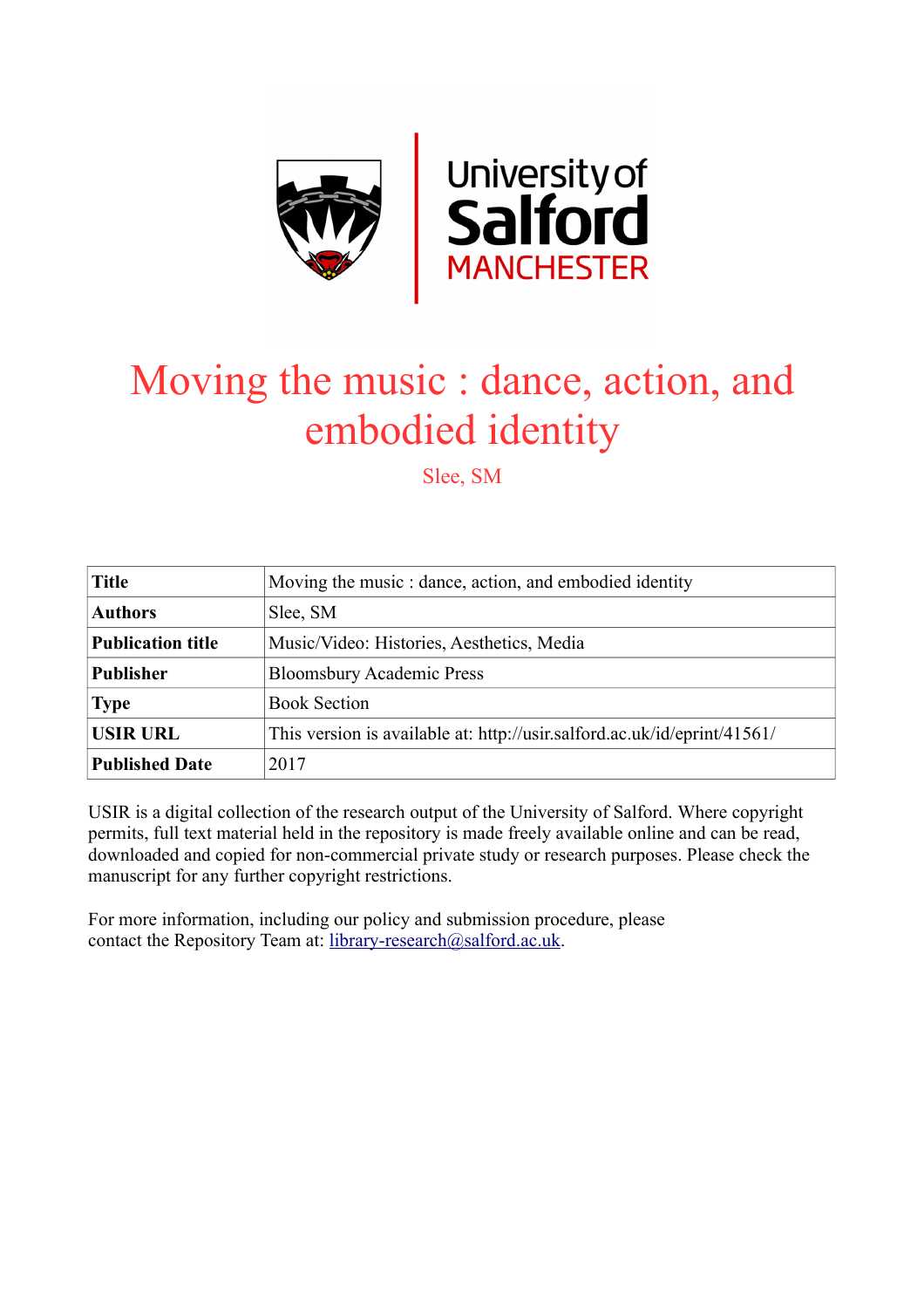#### **Moving the Music: Dance, Action and Embodied Identity**

# **Sarie Mairs Slee**

**.** 

*Everybody dance now… Music makes me move my body, makes me move my soul… get into the groove… Everybody, rock your body… I've got the moves like Jagger…<sup>1</sup>*

Once a child of the MTV generation and now a dance artist/academic, the rhythms and lyrics of popular music seem to me a call to action to get up and get moving. And while the visual and aural norms of music videos have evolved over recent decades, dance and designed physical movement remain a regular – if not primary- element of many twenty-first century music videos. Discourses on music videos widely examine the use of *image* within the video, along with visual animation and music consumption (Goodwin 2993, Whiteley 1997, Frith et al 1998). But dance is something that is not only seen but done, that is not only visual but kinaesthetic. Movement, dance and embodied action serve as constituent elements within the music videos which can move the listener/spectator from passive consumption through the ears and eyes into active participation through the body. The integration of dance within music videos seems intuitive: across histories, aesthetics and traditions, much of popular music has sought to evoke a physical response: from moshing to the Macarena, tribal trance to twerking, the aerial aerobics of swing dance to a Saturday night boogie around your handbag. Yet the design and integration of embodied action into the music video plays a deeper role in connecting the artist featured with his/her audience. This chapter seeks to examine the role of dance and the dancer's embodied identity within the music video. It draws from theories regarding embodiment, identity, and dance from across cultural studies, performance studies and the social sciences. In total, it aims to explore the use of dance and embodied action in the constructed identity of the singer, the embodied experience of the song, and the methods in which video-makers support the spectator's potential to transition from passive to active.

Despite the long-standing place for dance in music videos, it has received little analytic attention outside writings specifically on dance. In an early essay on dance in music videos, Angela McRobbie (1984) highlights gaps in the analysis of dance: "Of all the areas of popular culture, it remains the least theorised, the least subject to the scrutiny of the social critic" (130-131). Goodwin approaches the subject stating that "dance on music television and in music video has similarly been neglected…" and suggests an initial way of analyzing dance in videos is "through its attempt to visualize music." (1993: 68). He goes onto observe that:

<sup>&</sup>lt;sup>1</sup> The lyrics referenced come from (in order of citation): 'Everybody Dance Now' by C+C Music Factory (1990), 'Dr. Beat' by the Miami Sound Machine (1984), 'Into the Groove' by Madonna (1984), 'Everybody' by The Backstreet Boys (1996), and 'Moves Like Jagger' by Maroon 5 (2010).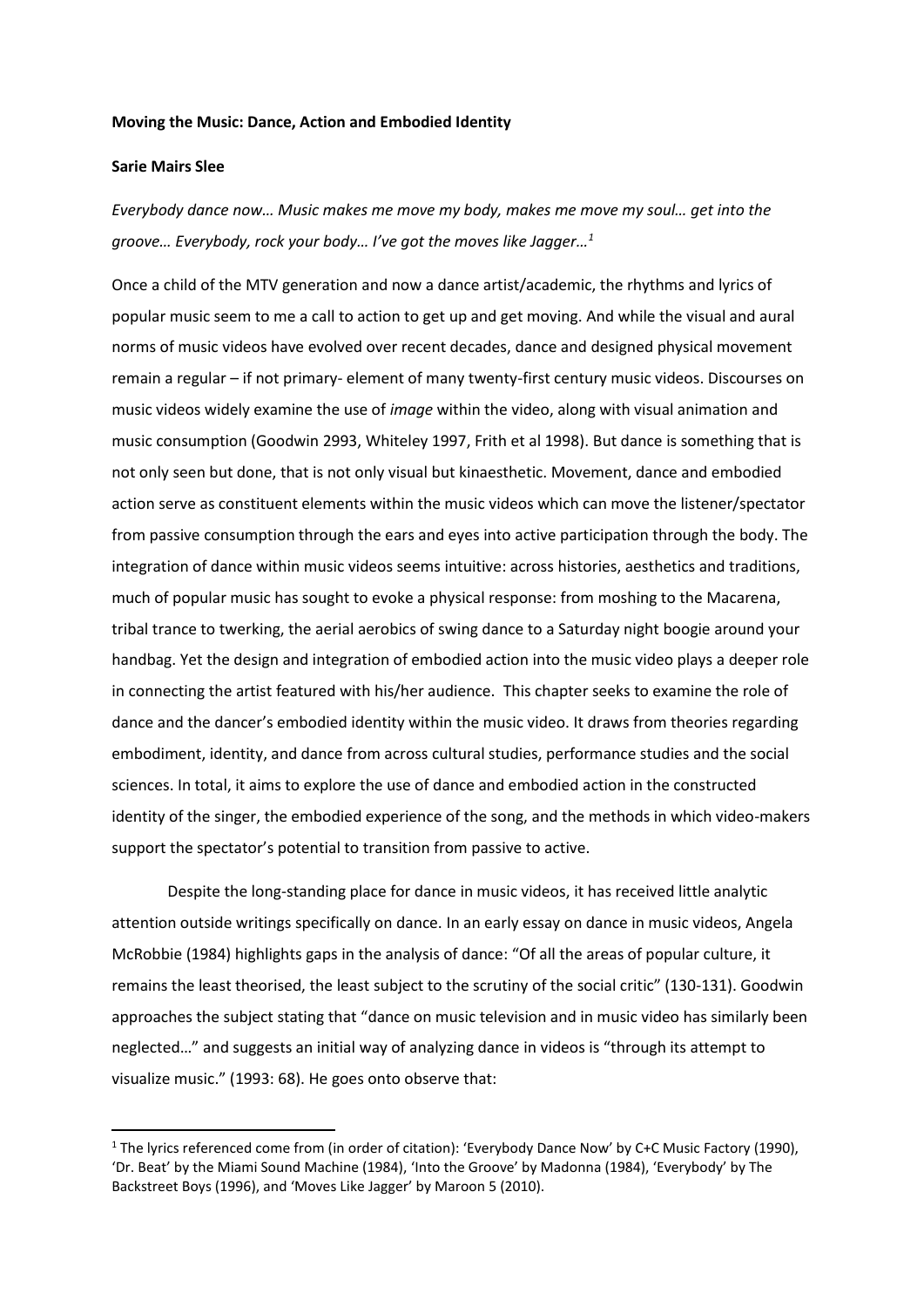various forms of pro-filmic movement- encompassing musicians, nonmusicians, professional dancers, and audience members, and ranging from full-fledged dance routines to all matters concerning gesture and the visual rhetoric of the body- may connect with synaesthesia through their efforts to visualise the music itself. Hebdige for instance, has written briefly on the links between the pace of punk rock music and style of pogo dancing that went with it" (Goodwin 1993: 69).

But, despite Goodwin's sound efforts to include dance in his analysis, the example given provides a better example of dance's work to embody music, rather than to simply visualise it. One must remember a key fact: when dancing, we cannot see ourselves dance. If it is accepted that dance in social settings is primarily participatory and only occasionally or secondarily presentational, then it is truly what is done, what is felt and what is experienced that drives the embodied reaction to music.

This understanding of dance as a participatory action changes its role as an element within the video. In modern popular music, the musicians are the main people active in making music; even if the actions of 'singing along' in the car or in a stadium concert are acceptable, it is understood that this an act of joining what is pivotally the musicians' role. But the same is not true for dance; from a gentle toe-tap to a full-bodied flail or flourish of torso and limbs, dance is a normalized reaction to and participation in popular music. It is something people *do,* rather than just see. Therefore, as a performative element of the music video, dance and movement hold potential for a different type of relationship with the viewer. It provides something that seems to flow from the music as 'authentic' physical response to the music – as performed by or alongside the musician – and holds possibility of being embodied in present or future responses to the music. Dance therefore becomes a kinaesthetic, action-based instrument that helps formulate the *embodied identity* of the song, and through the song, the artist: an identity that can be observed, experienced, consumed, extended, or transferred.

### **Key Concepts in Dance and Embodied Action in the Music Video**

While rarely the focus in analysis, dance is regularly referenced in literature examining the music video. Dodds (2009) notes, "It is hardly surprising that the dancing body is a ubiquitous presence in pop music video. In both social and performance arenas, popular dance and music are inextricably linked" (247). The 'visual' is regarded as the key additional feature of the music video that separates it from the song the original – or at least separate - artefact: "… a pop video is essentially a specific visual representation of the musical content" (Whiteley 1997: 260). Much of the theory supporting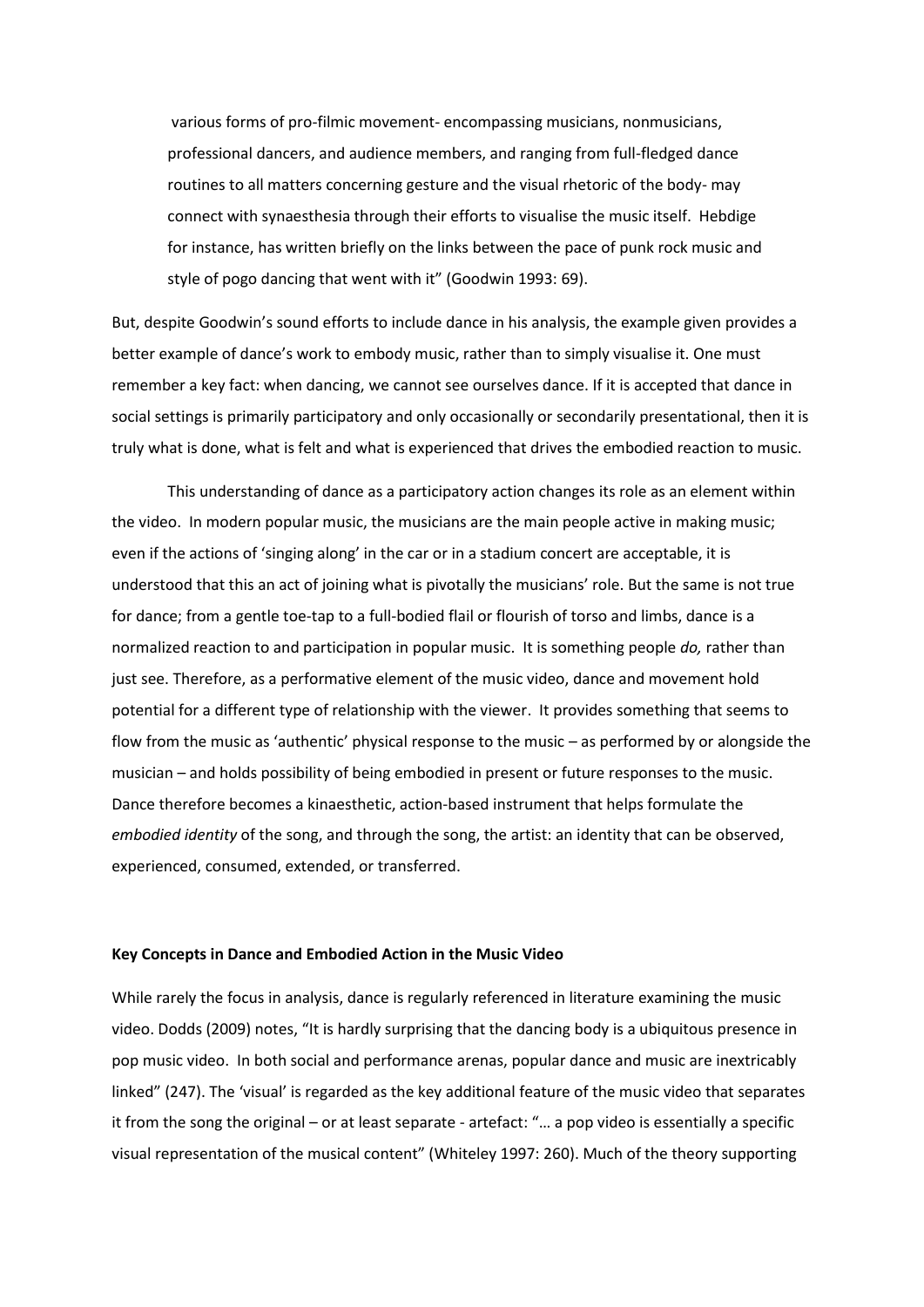this literature arises from popular music studies, which takes the 'music' as the primary subject frame, or film studies, which prioritizes the 'image', and creates the binary frame for analysis via the eyes and ears. By incorporating the 'body' to create a triadic frame, one recognizes both the fuller sensory complexity involved in the experience of music and recognizes the symbiotic relationship triggered between dance and music videos as described by Dodds:

Popular dance styles, both from vernacular and other screen traditions, serve as a visual illustration of the music; the music and the visuals, meanwhile, inform and influence the dance practices of the spectators who seek to embody the images that they see on screen" (2009: 248).

The incorporation of the body in the analysis of music videos also expands the consideration of the visual to both include image (noun) and action (verb). Goodwin also cautions the overreliance on film studies to read 'the visual' in music videos, but in this case for the dangers of omitting the visual elements – static and active – inherent in the music and the making of it.

My point is that visual spectacles (dancing, gesture, the display of virtuosity, lighting, smoke bombs, dry ice, back projection, etc.) have always worked in tandem with the music itself. Performances on music television mirror many of these codes and conventions (established in more than thirty years of rock and pop concerts), yet academic theorists frequently relate this iconography to filmic, postmodernist and… psycho-analytic categories without taking account of its more prosaic intention - that of evoking the excitement of a live pop performance" (Goodwin, 1993: 18).

To interrogate this further, consider the different states of attention when watching a film, watching television and listening/watching at a gig or concert. In film, the embodied experience is meant to be suppressed: you sit in a darkened space and the social codes of talking or laughing beyond a direct reaction to the film is frowned upon. Television is watched more casually and can serve either as a direct point of engagement or an element can be discussed, "talked over" or ignored as desired. At a live concert or gig, audience members are on show. They can see each other and they can be seen by the musicians. Visible embodied responses are more acceptable, even expected: clapping, cheering, talking (or yelling, depending on the volume) about what is seen or heard, moving to the pulse or full-on dancing to the music. The normative spectatorship of music involves embodied response; in this, the embodied responses to the visual, aural, and kinaesthetic elements of music videos involve potential for a similarly active sensorial state of spectatorship.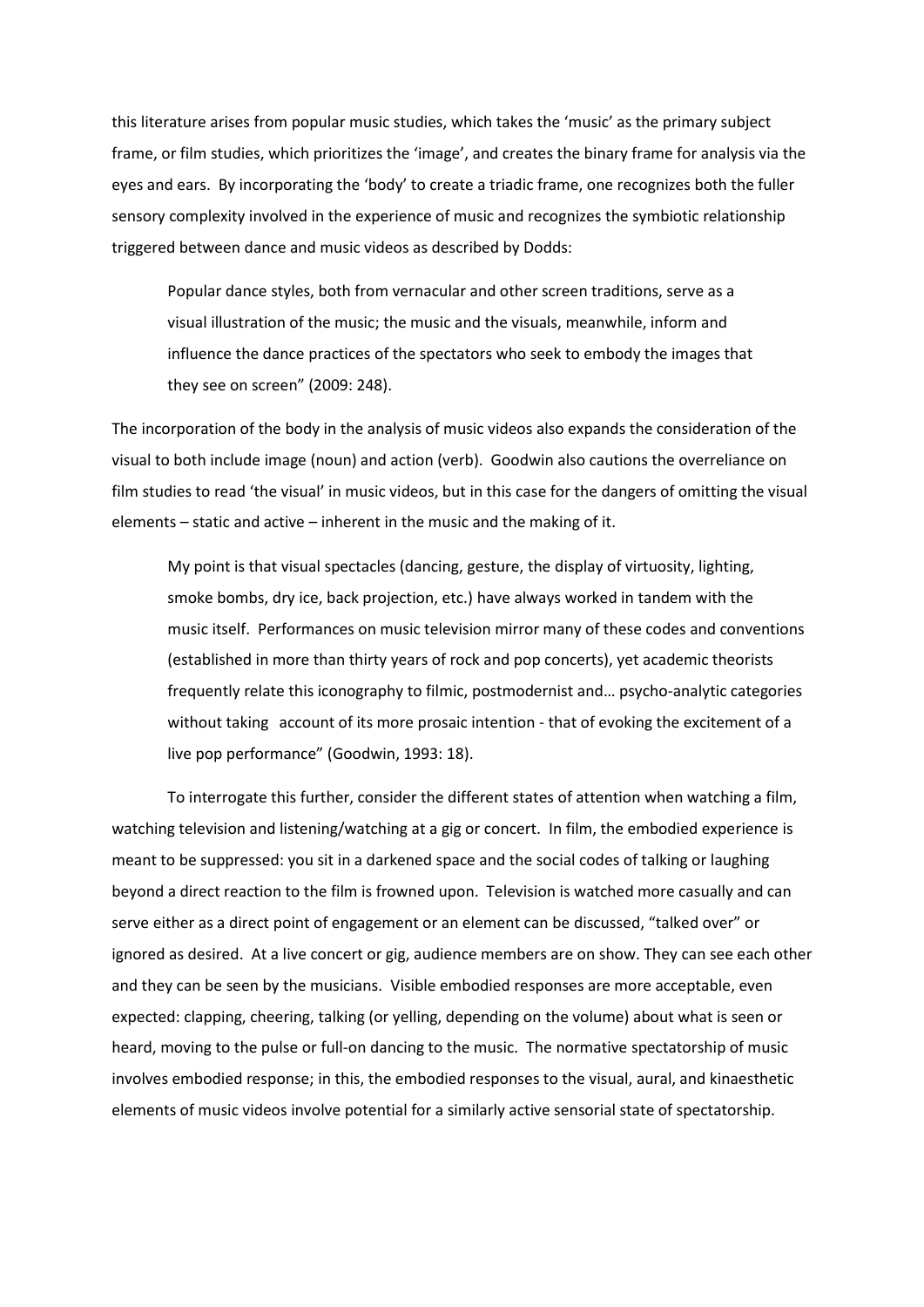## **Action and the Embodiment of Identity**

As one would imagine, the body has long been a central consideration by dance academics and, more recently, an established concern within the social sciences. Introducing a volume on *The Sociology of the Body*, Cregan explains that "the body until recently has been largely taken for granted [but] over the past two decades this has changed. The body and embodiment have become objects of direct critical reflection" (2006: 1). Sociologist John O'Neill states that "*society is never a disembodied spectacle* [as] we engage in social interaction from the very start on the basis of sensory and aesthetic expressions" (1985: 22, italics in original). Writings on embodiment and the sociology of the body have grown to identify how human action and meaning is constructed, deconstructed, subverted, parodied, etc. in a number of socially defined settings (Goffman 2005, Cregan 2006, Waskul et al 2006, Shilling 2007). In this, embodied actions implicit within social rituals and the 'staging' of these interactions are central to the "collaborative manufacture of selves" as understood in both individual and collective identities (Charon, 1998: 191). The growing literature around the sociology of the body has fed into subsequent writings on dance in relation to identity, society, 'world cultures' and popular culture (Thomas 1993, Dils et al 2001, Dyck et al 2003, Franko 2002, Grau 2008), addressing the gap highlighted via McRobbie earlier in this chapter. Albright (1997) emphasizes the extents to which "culture is embedded in experiences of the body and [the] body is implicated in our notions of identity" (5). In Polhemus's discussion of "physical culture" encompassing our "non-verbal communicative systems," he states:

While physical culture may be viewed as a crystallisation  $-$  an embodiment  $-$  of the most deeply rooted and fundamental level of what it means to be a member of a particular society , dance might be seen as a second stage of this process – a schema, an abstraction or stylising of physical culture" (1993: 7).

In an essay exploring 'movement as culture' across disco dance and contact improvisation, Cynthia Cohen Bull (2001) positions "structured movement systems like social dance, theatre dance, sport, and ritual" as fundamental tools that "help to articulate and create images of who people are and what their lives are like, encoding and eliciting ideas and values; they are also part of experience, of performances and actions by which people know themselves" (405). Bull's connection between "images of who people are" and "actions by which they know themselves" evoke both the static and active elements of identity, highlighting the role that the body (noun) moving (verb) plays in the ongoing construction of one's sense of self in relation to others.

The action of dancing is a conscious one. It involves the choice to move in ways that are kinaesthetically experienced and outwardly visible. The reasons one might choose to dance – leisure,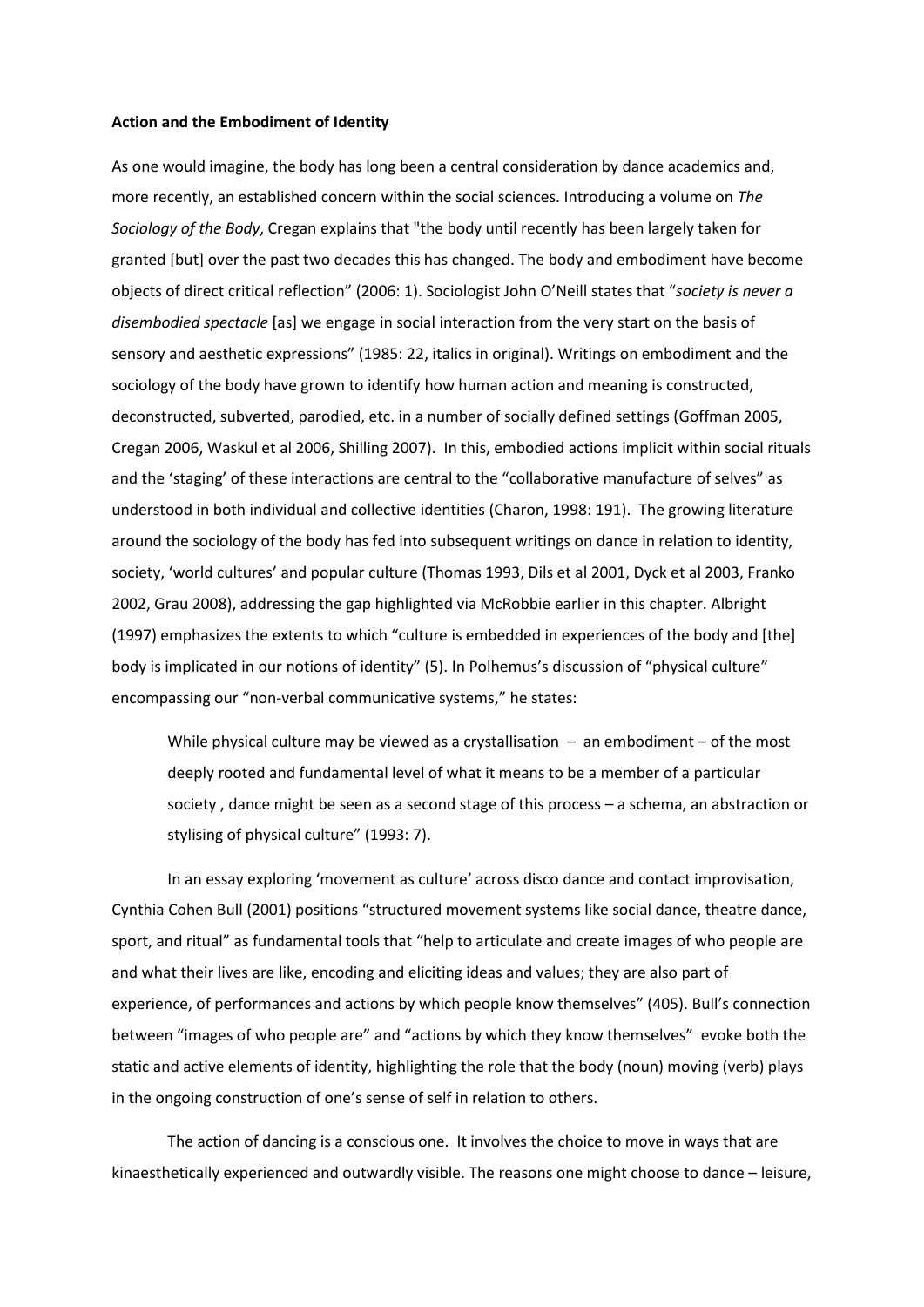ritual, enactment on cultural identity, self-expression, physical enjoyment, connection with others, display prowess in skills, to amuse – vary, but in the *action* of dancing, individuals draw on "human agency" which, as outlined by Noland (2009), is implicitly kinaesthetic and explicitly embodied:

…*embodiment* [is] the process whereby collective behaviors and beliefs, acquired through acculturation, are rendered individual and 'lived' at the level of the body. *Agency,* it follows, is the power to alter those acquired behaviors and beliefs for purposes that may be reactive (resistant) or collaborative (innovative) in kind" (9, italics in original).

When revisiting the act of dancing as conscious, kinaesthetically experienced, and outwardly visible, this concept of agency could not be more closely felt. But this power to both alter and activate one's kinaesthetic potential is not fixed. As one continually refines, expands, tests or neglects the practices s/he has learned, the embodied agency which facilitates the choice to act changes. And therein lies the importance of both the choice and risk involved in the embodied action of dancing. On one hand, contemporary physical culture offers such an array of embodied practices to participate in or adopt/adapt as an individual. Dodd highlights the need "to recognize that audiences have a powerful degree of agency in deciding whether to choose any of the commodities offered [in music videos], be it the music itself, the lifestyle of the artist, the dance style, or the body image on display" (2009: 259). But the choice to acquire new behaviours leads to a potential risk, as outlined by Shilling (2007) within his concept of "body pedagogics". In asserting that the "idea that social norms and social actions inhere within the deepest fibres of out bodily being", he emphasizes "the experiences that people go through when acquiring (or failing to acquire) new skills and capacities" (13). The visibility of dance and its implicit possibility of failure when working to acquire new capacities are palpably risky. And here again, the  $21<sup>st</sup>$  century music video offers an interesting subject in considering agency, identity and dance: widely accessible through the internet, potential to observe or re-enact content publically or privately, the music video offers not only music to be heard and images to be observed, but also a pedagogic tool that can directly influence one's behaviours, beliefs and the power to activate them as expression of identity.

## **Dance as Embodied Identities of Music/Musician**

For decades preceding the advent of the music video, the role of popular music has been central in the processes of adolescence as "a struggle of emancipation from [one's] parents" during a transfer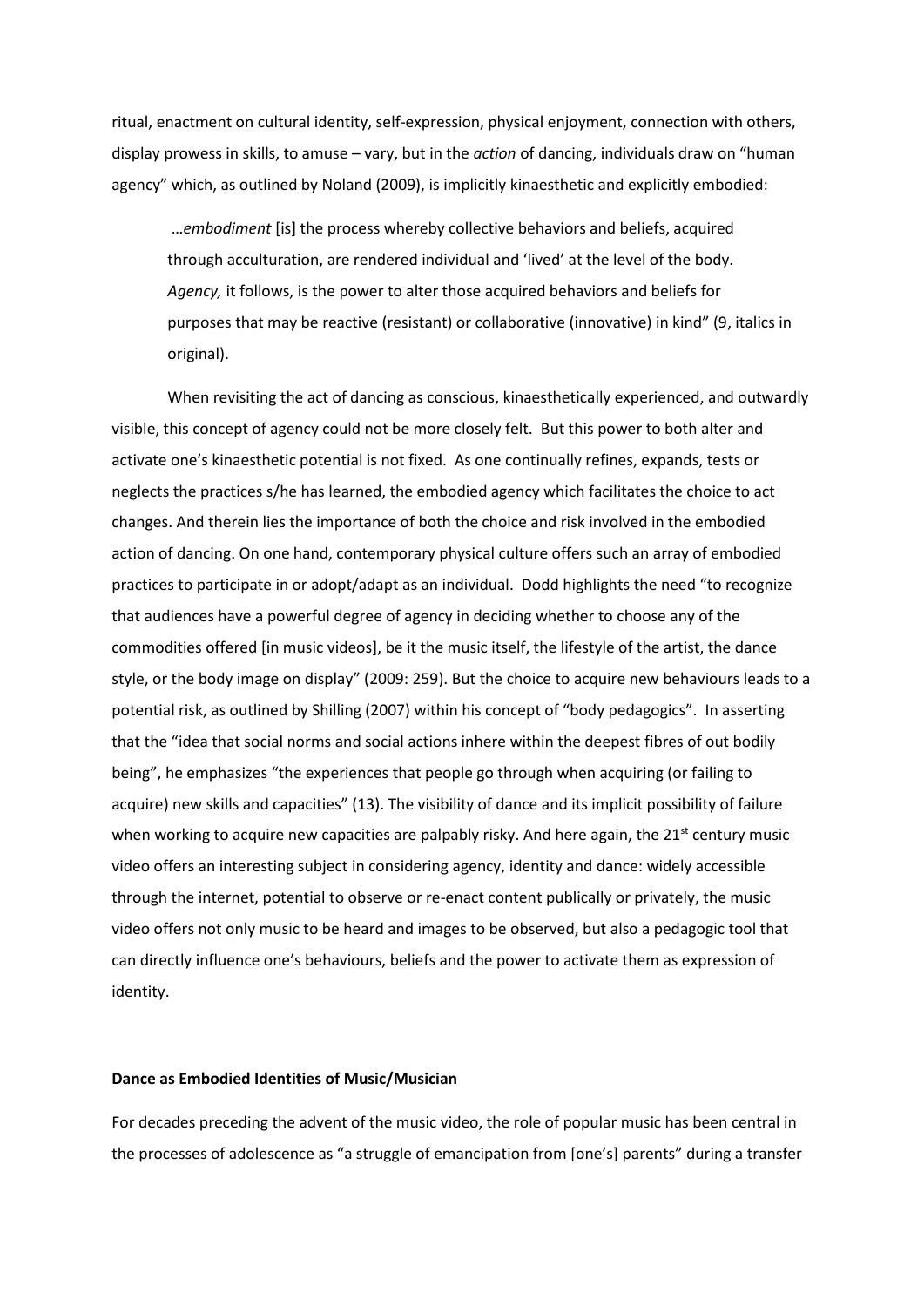of "dependency to the peer group whose values are typically in conflict with those of [the] parents" (Bandura cited in Hudson, 1985: 35). Whiteley highlights the core role that identity plays in popular music, in relation to both the creator and the listener, stating:

It is arguably the case that live performance remains one of the principle constituents in notions of rock authenticity... In particular, the significance of live performance lies in its focus on identity, in its expression of emotions which, for examples, a listener may not be able to articulate because of personal repression or sexual taboos. This popular music locates the pleasures that are available, the sites where desire and power are invested and operationalised, and the possibilities for both determination and resistance. In turn, the power of music relies on an investment by a particular social or cultural group; its strength lies in its ability to create a feeling of belonging" (1997: xiv-xv).

Whiteley relates the key terms uses in this statement (authenticity, identity, repression, pleasure, desire, power, 'a feeling of belonging) to identity within live performance, but I would argue that it is not just the flesh-and-blood proximity which defines this live-ness. It is also the *action* fundamental to the embodiment of the song - the acts of singing, eye contact and gesture towards the crowd, the physicality of playing an instrument, facial expression - and the dual actions of witnessing and response which further distils this connection of identity between the musician and audience.

The star identities constructed in and through these performances play important roles as "they enable us to see that characterization, fiction, and perhaps event narrative itself exist in popular music at the point of narration… [The] creation of character identities for pop stars provides a point of identification for the listener-spectator" (Goodwin 1993: 103). This 'point of identification' is key, allowing sense of action, reaction, and interaction around the embodied identity of the star, the song, and the audience's individual and collective engagement with these identities: they are like me, I am like them, they are like us.

Simultaneously, another aspect is at play in these performances: the identity of the virtuoso. Judith Hamera draws together past descriptions of music and dance virtuosos - angels, devils, magicians, machines, geniuses, monsters – stating: "as these images suggest, virtuosos are human but not quite: they are something else, something more than the sum of their merely human parts" (2012: 753). But she goes on to describe virtuosity as a "relational economy", one that does more than relating the virtuoso to observing another by setting them apart from him or her. Instead she explores the connection made between the virtuoso and the audience in performance: they recognise the power and affect created while simultaneously seeing the common humanity of the individual embodying this virtuosity. "Virtuosos incarnate 'plots of possibility' for audiences –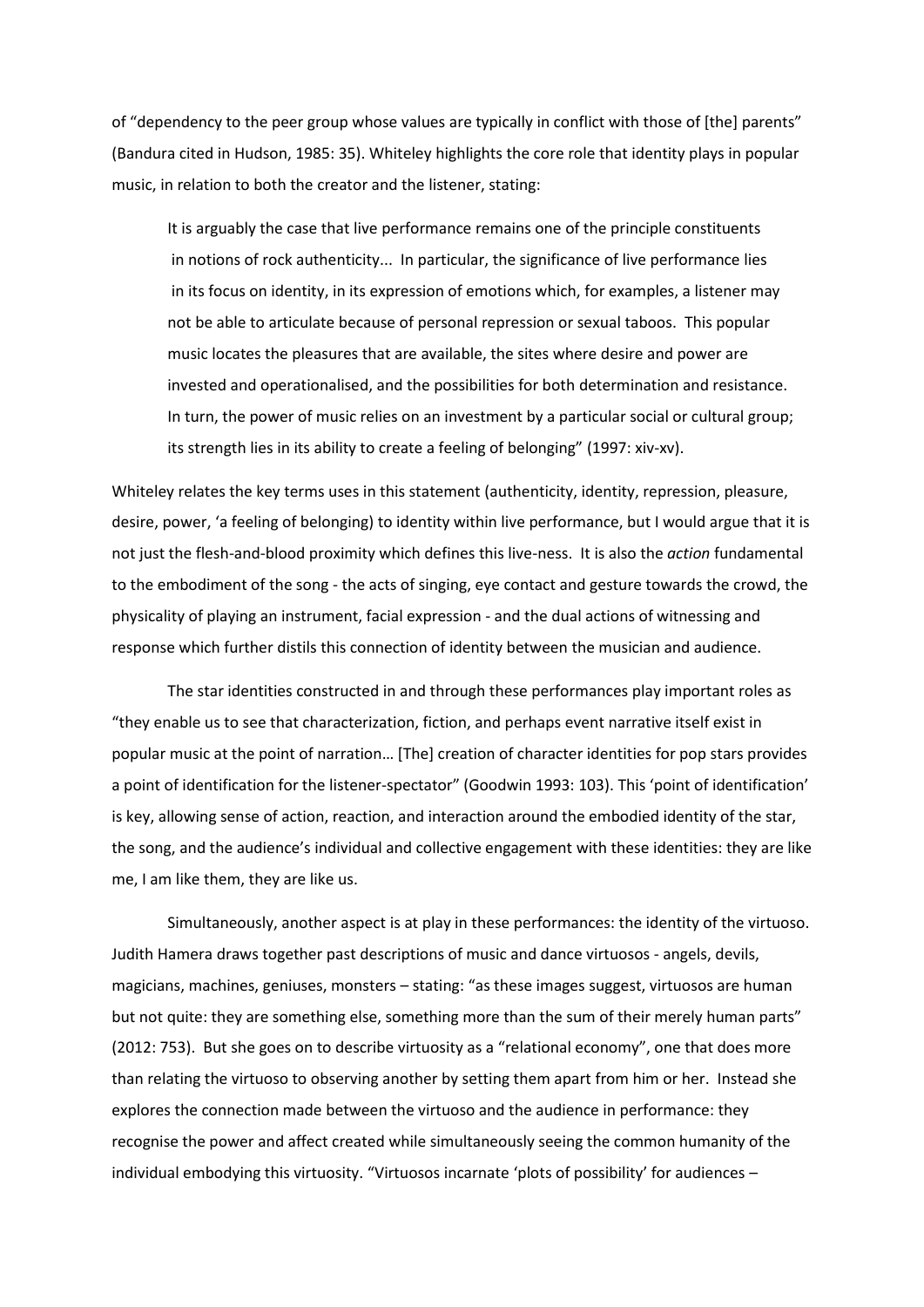seemingly mastery of one's own labour and the affective surplus it generates – even while demonstrating the audience's inability to activate these plots themselves. They are objects of both attraction and anxiety" (Hamera, 2012: 753).

Virtuosity in musicianship is an obvious element within the pop star's identity, but for those stars for whom dance plays a strong (if not equal) role in their performances, the effect of virtuosic dancing can be transformative on perception of their identity. In her writings on Michael Jackson, Hamera (2012) explores "…a neglected aspect of virtuosity in dance more generally: its highly allegorical, nostalgic activation of imagined, idealized relationships between the body and work" (752). This aspect of virtuosity in dance pervades a number of dance forms; Hamera cites ballet as the pinnacle example citing ballet soloists who "beckon spectators with the phantasmic possibility of artisanal ownership of one's own labour through efforts so exceptional and so sublime they transcend even gravity" (2012, 752). Stars like Jackson, alongside Madonna, and more recently Pink and Florence Welch, demonstrate both the desire and realised potential to achieve a deeper physical and creative agency that goes beyond the charisma or presence valued in live music performance. It recognizes the risk involved in embodying such outwardly visible physical design and, when done with ease or success, can deepen the otherworldliness that Hamera speaks of as objects of "attraction and anxiety".

#### **Transferable Identities through Dance: from solo to ensemble**

The image of a pop star dancing within his or her video is familiar and, as discussed previously, elevates the perception of the star persona as virtuosic and agentic in embodying a range of ideal identities: physically fit, attractive to others, etc. But one must immediately note: *they rarely dance alone.* The pop star dancing as soloist is contextualized by the dancing and dancers that frame them, in relationship to their physical agency, social status and identity. The role that the dancing ensemble plays in music video varies, but one thing is constant. As they are observed dancing with or alongside the star figure, members of the ensemble share an embodied agency and kinaesthetic experience with him or her. They are connected through a shared action and, therefore, share an aspect in their individual embodied identities. As this occurs through dance and dance can be learned, this shared aspect is transferrable*.* "Music video is a platform both for the dilution and innovation of popular dance forms. Although, on the one hand, it operates through a form of cultural theft as it feeds off existing popular dance traditions as a means to promote its artists and attract 'commodity viewers,' it also serves as a pedagogical tool that circulates and distributes dance styles that audiences are keen to adopt and develop." (Dodds, 2009: 258-259). It is worth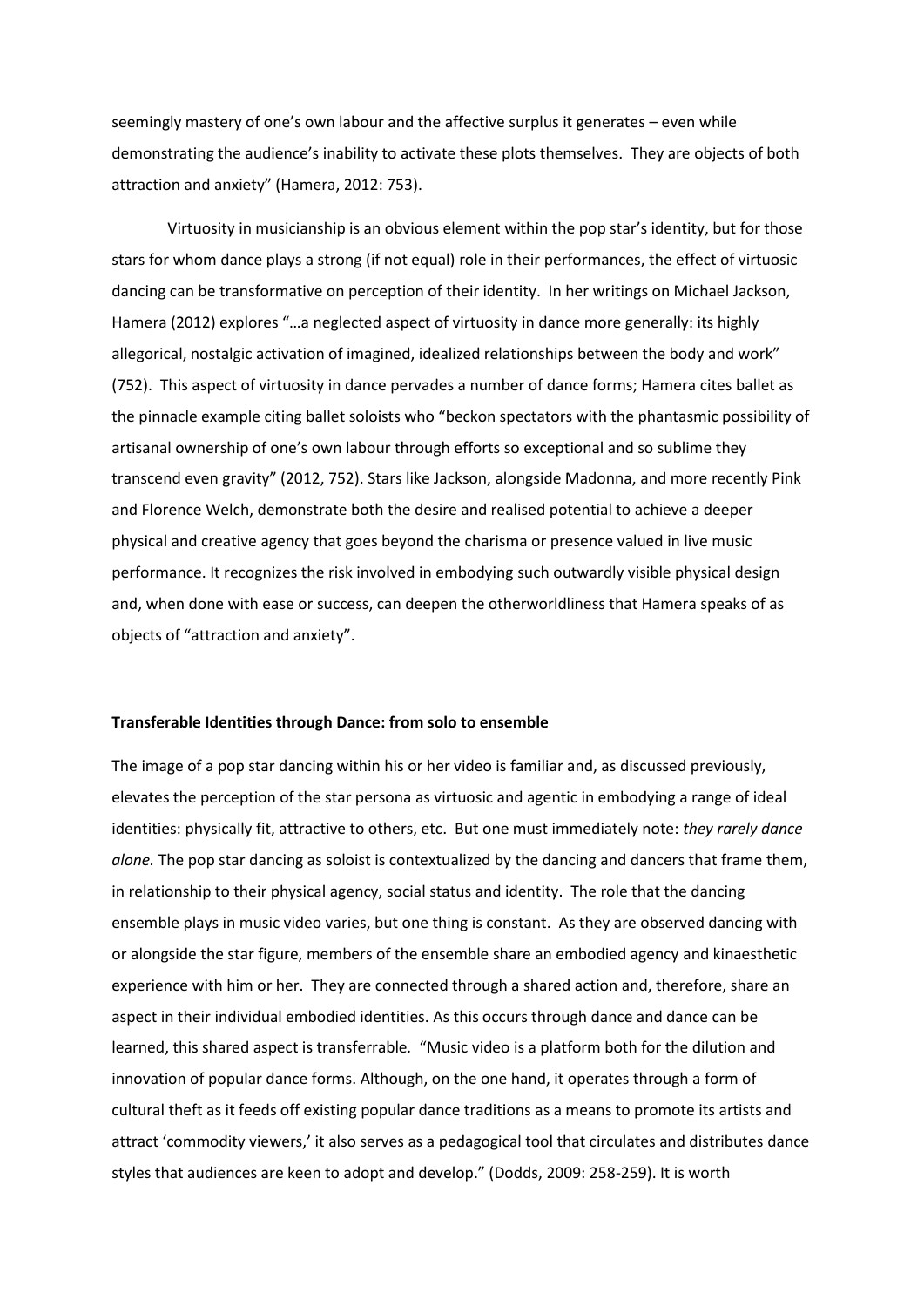highlighting that the reality of learning dance sequences and styles has changed with the move of music video consumption from the television to the internet. "In domestic settings… young people can respond to recorded music and dance in the privacy of their own homes" (Dodds 2009: 247). And, without the curatorial power of music television stations to choose the timing and frequency of the play of music videos, they can be watched, re-watched, played in excerpt or slow-motion. Spectators can spend time in private, exploring and rehearsing embodied behaviours before or aside from experiences dancing with their peers, in a number of settings.

In placing the solo star amidst the ensemble, dance can communicate a series of messages regarding identity. However, three messages dominate as outlined (with somewhat simplified terminology) below:

● 'I am amazing': this approach highlights the ideal identities shared between the singer and ensemble, often displaying uniform, but consistently idealized bodies dancing in ideal ways. This approach accentuates the ability to transfer the agency acquired through dance whilst still reinforcing the 'star identity' as central.

● 'I am just like you': this emphasizes the collective identity but with the placement of the star identity as part of a group in a flat hierarchy

● 'You are as amazing as I am'; this approach also emphasizes the collective identity but by elevating status of the dancing 'everyman', accentuating and celebrating diversity in movement.

Numerous videos use one of these message in a singular, or at least dominant way. The first approach is perhaps the longest established and relies heavily on the presence and action of backing dancers. The identities of backing dancers have been treated in a number of ways. In some cases, backing dancers are stripped of their individual identity, by highly stylised hair and costume (as in Kylie Minogue's "Can't Get You Out of My Head" or Michael Jackson's "Thriller") or in showing their movement only in silhouette (as in "Strike it Up" by Black Box). In other cases, the backing dancers are wholly on view but styled to look like the star central to the video (as seen in Beyoncé's "Single Ladies"). Whether concealed or on show, the backing dancers represent an individual and collective idealized body, ideal both in physique and in the ability to perform movement "endlessly and with ease" (Aalten, 2007: 111). Backing dancers reinforce this idealized body as part of the star's identity, often grouped behind the singer, flanking or occasionally surrounding him or her. They serve to place dance at the forefront of the artist's viewable action, sometimes equal to the actual singing. Backing dancers are often used in more complex or difficult choreography and move in unison with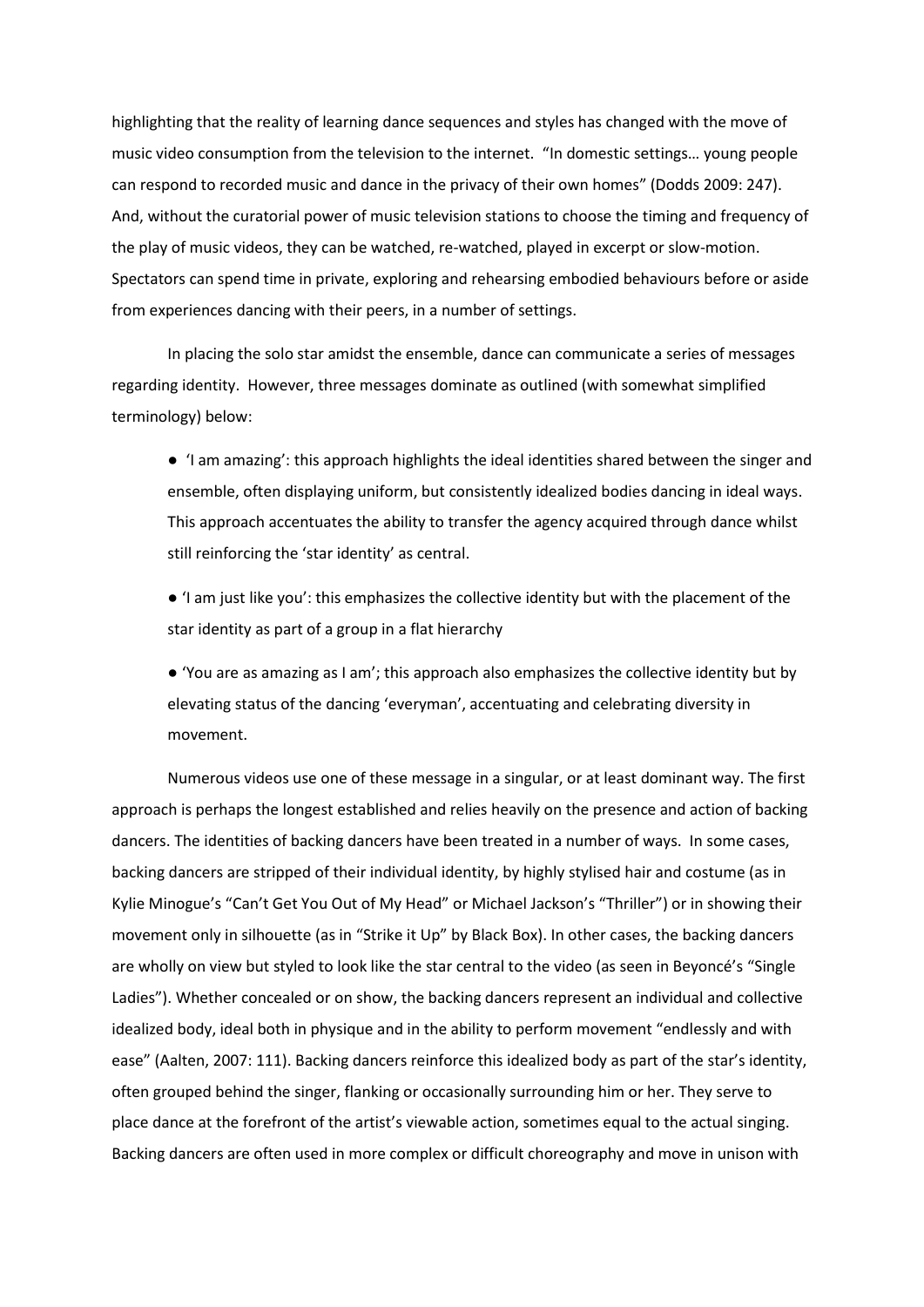the star. As a result, the collective effect of the movement is larger, often fills the majority of the screen space, and allows the 'amazing' singer to seemingly lead a chorus of skilled, moving, uniform bodies.

In the second approach, the movement is kept consciously simple and designed to be participatory (as in the Village People's "YMCA" or more recently, Psy's "Gangnam Style"). This power of dance is a tool for *collective* embodied identity. Tan (2015) explores the potential for this collection identity in his analysis of the Gangnam style global dance phenomenon:

For the non-Korean speaking listener, Psy's incomprehensible rap mutterings can be ignored when bodies, regardless of nationality, gender, class, age, and ethnicity, move and mingle to the rhythms of the music… The moving body, driven by the rhythm, becomes the site of the global intercultural performative. Partaking in this Gangnam community exemplifies a mode of consumption that awards importance through a sharing of physical-virtual space. As Bauman posits, such a sharing of physical space with other actors engaged in a similar task or activity grants importance or prominence to this action through an 'approval of numbers'" (88).

The prominence of this action serves not to elevate the status of the star persona, but emphasized the non-hierarchical status between him and the other participants in the dance. McRobbie describes the activation of collective identities in the construction of song and dance numbers in *Fame* through almost ritualistic qualities: "[they] are constructed so as to seem to bind people together, uniting young and old, teachers and taught, performers and audiences in an expression of celebration" (1984: 152). While this approach is focused on a much simpler set of choreographed movement, the effect is the same: it offers the listener/spectator a low-risk possibility to participate in a collective action and therefore the opportunity to enter a celebratory, collective identity first presented and aligned with the star's and song's embodied identity.

#### **Fluid Identities through Dance: mixing messages and making connections in embodied action**

In the case of some videos, the identities of the star persona as singer and dancer are presented on equal pegging and the three messages outlined previously ('I am amazing'; 'I am just like you'; 'You are as amazing as I am') are interwoven to cumulatively shape the relationship between the star and the other dances in the video, playing continuously with the hierarchies evoked. In considering the movement alone, a mix of simple and virtuosic movement is used to physically move the star's embodied identity from that of elevated to collective. But it is the relationship between these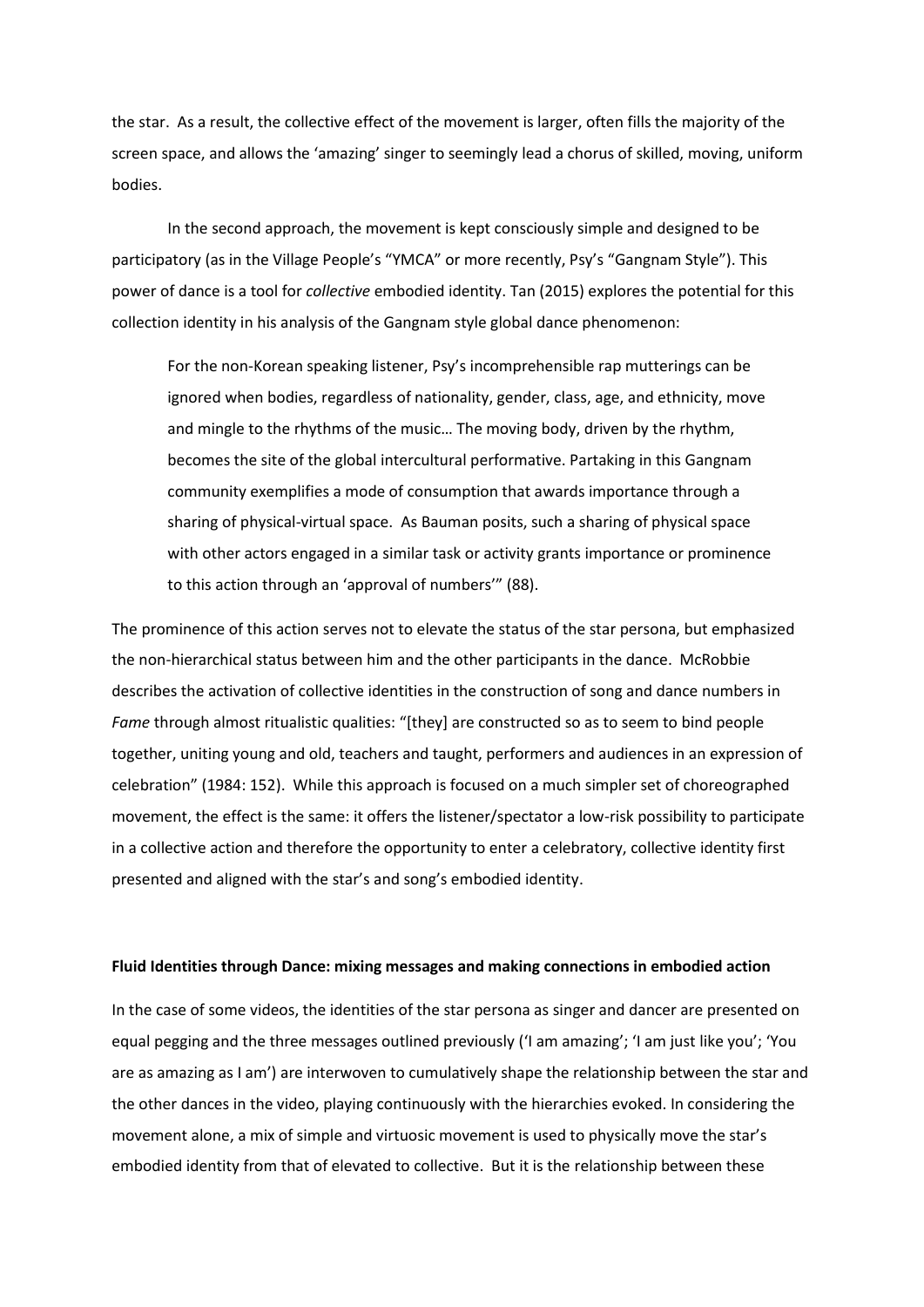embodied actions and actors that communicate such a strong message. To explore this notion through closer analysis, I take two videos which place dance as the central action of the video: Michael Jackson's "Smooth Criminal" and Madonna's "Hung Up". Each analysis will explore the ways in which these messages are mixed, elevate the connective potential of the dance, and heighten the importance of dance within the embodied identity of both the song and the singer. The analysis purposefully focuses on the physical action portrayed onscreen rather than the choices regarding framing, lighting, direction or cuts between shots. By bringing attention specifically to the bodies and actions visible, the intent is to reframe one's analytic focus to these concepts of embodied action and identity as well.

## *"Smooth Criminal" (1987)*

The first actions and images cement Jackson as the central and elevated figure in the video. We see his shadow - larger than life - before he appears in a darkened city backstreet. The door into the 'speakeasy' opens in silence and a blinding light pours out to illuminate Jackson's whole body. He enters into a completely still and silent club; every person, bodies tense, is transfixed on him and the music transitions from silence into music by the miraculous flip of a coin, which flies through the air across the entire room into a jukebox. Jackson's rhythmic pulse of the hips acts as a starter pistol to the song and the full ensemble immediately springs into action. His costume - white suit and fedora - catch the light in this darkened, subterranean room and he positively glows. The stage is set and, prior to the first note, Jackson's character (playing both himself and an imagined other) is wellestablished as other-worldly, capable of miraculous feats and holds the highest status in the room. He is 'amazing'. But actions that follow continually interrupt and reassert this dominance.

"Smooth Criminal" is marked throughout by a series of complicated dance sequences, but Jackson almost never dances alone. Instead, he dances side-by-side in tight unison movement with others (often men until final sequence). Fedoras are tipped forward to conceal all of the face but the mouth and one has to struggle to see Jackson singing. Besides the colour of his suit, there is no difference between the other men dancing. They look alike; they move alike. Jackson may be dominant but he is also like these men. A series of mime-like choreographies reasserts Jackson's dominance - violently dominant, sexually dominant- but also an ambiguous moral authority: he catches cheats at card games, at the pool table, men harassing a woman in a red dress. Each narrative interaction is stylised and dancerly in its movement, but the physical action that Jackson needs to assert to recapture the upper hand is minimal. The scale of his opponent's movement is almost twice that of Jackson, reinforcing not only his dominance but the sense of 'cool' alongside it.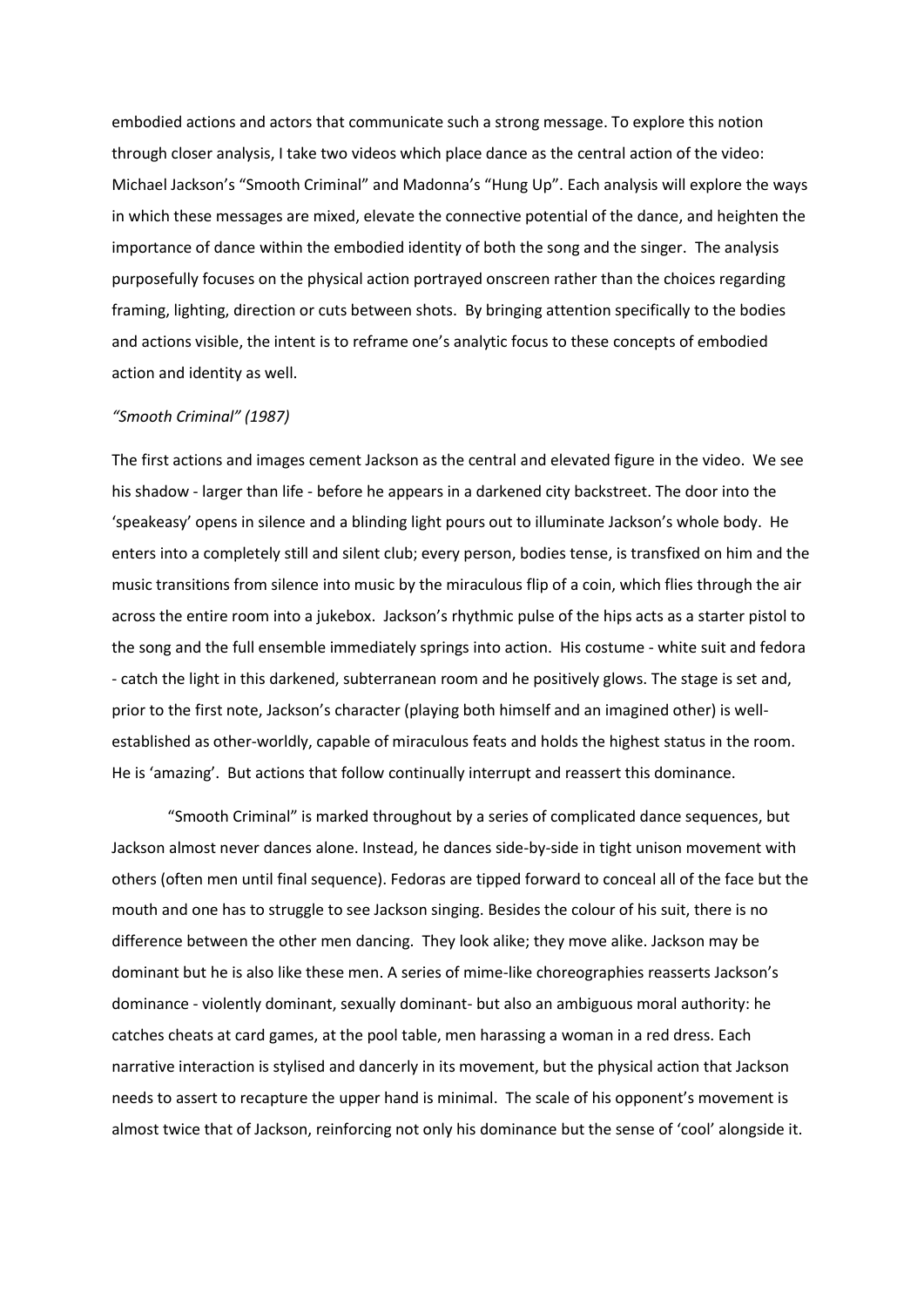When Jackson does dance as a solo performer, he is a body moving in a sea of highly able bodies. The movement of the ensemble complements his solo action, relating him as a member of, but desirable within the group. In an early scene in the video Jackson dances with woman in red dress and five women mirror her movement in unison movement, positioned in a triangle behind her. Once can see that each 'desires' to be dancing with Jackson and, if not able to share proximity, can at least share in this corresponding movement. In a later scene, a solo occurs on the elevated gallery surrounding the main space and ensemble below responds physically in a call-and-response format before he descends slowly down the stairs to join the writhing crowd below. The choreography continually loops between messages of dominance and messages of belonging. The physical and creative agency of the group is palpably high and Jackson both is a fitting member and leader.

The narrative of the video includes other characters: three children who see Jackson in the street at the start of the film and watch the proceedings through a window. In a late part of the video, the third message is given: 'you are (or can be) as amazing as I am'. One of the little boy in the middle steps in the window and brags to his friends that he "taught him everything he knows" and immediately performs a choreographic phrase performed by Jackson and an all-male ensemble moments earlier. It is accurate, admirable, and fully convincing. The other two children shake their heads and turn their attention back to the window, but the scene is important in three ways. First, it positions outsiders-as-observers within the video. By casting these observers as children, the videomakers cleanse them of any association with the "sullied" aspects of the narrative: the violence, the sexually-charged encounters, and focuses their gaze on the dancing. Finally, it demonstrates the possibility for the outsiders/observers to re-enact, embody and therefore share this physical, danced identity. Jackson is there as a musician, obviously, but the boy does not grab a pretend microphone and sing; instead, *he dances.* Jackson's embodied identity is established, exalted and demonstrated as transferrable through dance, both by 'insiders' and 'outsiders' to the video's imagined community.

# *"Hung Up" (2005)*

This video cuts between different sites where different people are executing a variety of dance- or movement-related actions and, through the video, people converge into one place and move together in collective dance-based or physical activity. A 'boom box'- distinct in shape and design - is a constant between the 'day' settings and while invisible in the 'night' setting, it is clear that the music in the club drives the bodies and the collective action. The video begins with Madonna entering an empty dance studio with the boom box, stripping down into a leotard and legwarmers and turning on the music (a tape, not a CD or mp3 player) before beginning to stretch and limber up.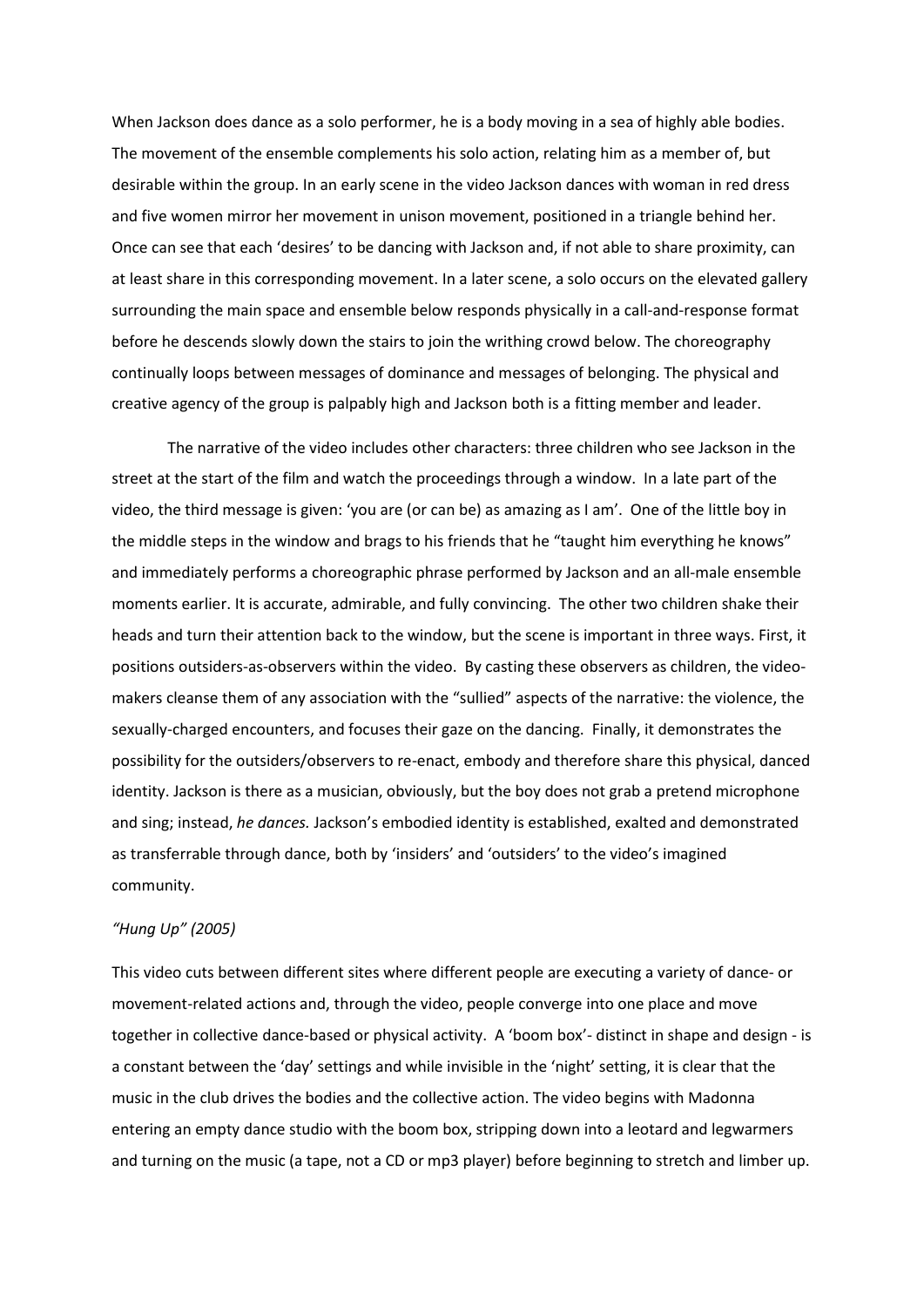The video cuts to a group of young people - five men and one woman in t-shirts, loose jeans/trousers and trainers - on an urban rooftop under a dawn-like sky and shows the young woman also in a deep stretch. The scenes of physical preparation continue until the chorus hits and everyone springs into action. Madonna breaks into a series of chainé turns, three young people break into a run and leap between stairs and balconies. The preparation is done and it is time to practice.

A new scene is introduced: a street corner in a working class neighbourhood. A quick shot of a palm tree suggests Los Angeles. A group of four African American teenagers bust into movement as a fifth arrives with the boom box. But this is not a shared dance; each moves as a solo, with his/her own style and physical stylistic vernacular, and are pushed out of the way to make space for another solo. This is not a 'battle' as we might understand it within breakdancing; there will be no winner. But each of the young people want/need to make space to try their own movement, to find their own style. Simultaneously, the video cuts back to Madonna in the studio. At times, she sings, eyes fixed to the camera and only gently undulating to the music. In scenes when she is dancing, she is fixed on her own reflection but not in a long sequence of well-executed movement. She tries a few moves, steps away from the mirror, tries some different movements, and the sequences become longer between breaks as she seemingly finds movement that 'works'. Meanwhile four of the teenagers in the street scene grab the boom box, jump in an American yellow cab and leave the neighbourhood scene. Practice is over and it is time to dance.

These early scenes, making up a third of the video, disrupts the normative presentation of dance as virtuosity previously discussed. Dancers do not move "endlessly and with ease" (Aalten, 2007: 111) but instead must warm up and practice, must try and fail. The *work* that Hamera highlights within virtuosity is put on show; although the settings and the people are different, this sets a flat hierarchy between our disparate characters. Watching Madonna move, the listener/spectator carries the knowledge of her past prowess as a dancer, her decades of experience. But the common ground is made explicit prior to any full-out 'dancing'.<sup>2</sup>

A new scene is introduced: a Chinese takeaway/restaurant at closing time. Two cooks leap over the counter into a series of inverted breakdancing acrobatics, and after a few moments, the first unison movements ensue. Meanwhile, in the dance studio, Madonna has found her groove and performs a longer sequence, aligning with the chorus of the song. But back to the restaurant where our ensemble of two grows to four and their unison movement is common with the dance phrase

1

 $2$  The term 'full-out' is used in dance to denote dance activity that uses the maximum movement range, energy and performance quality possible in its execution. It stands aside from other activity in dance, such as the term 'marking' which refers to dance in a smaller scale which may be more focused on experimentation, building muscle memory for movement order or conserving energy in a rehearsal setting.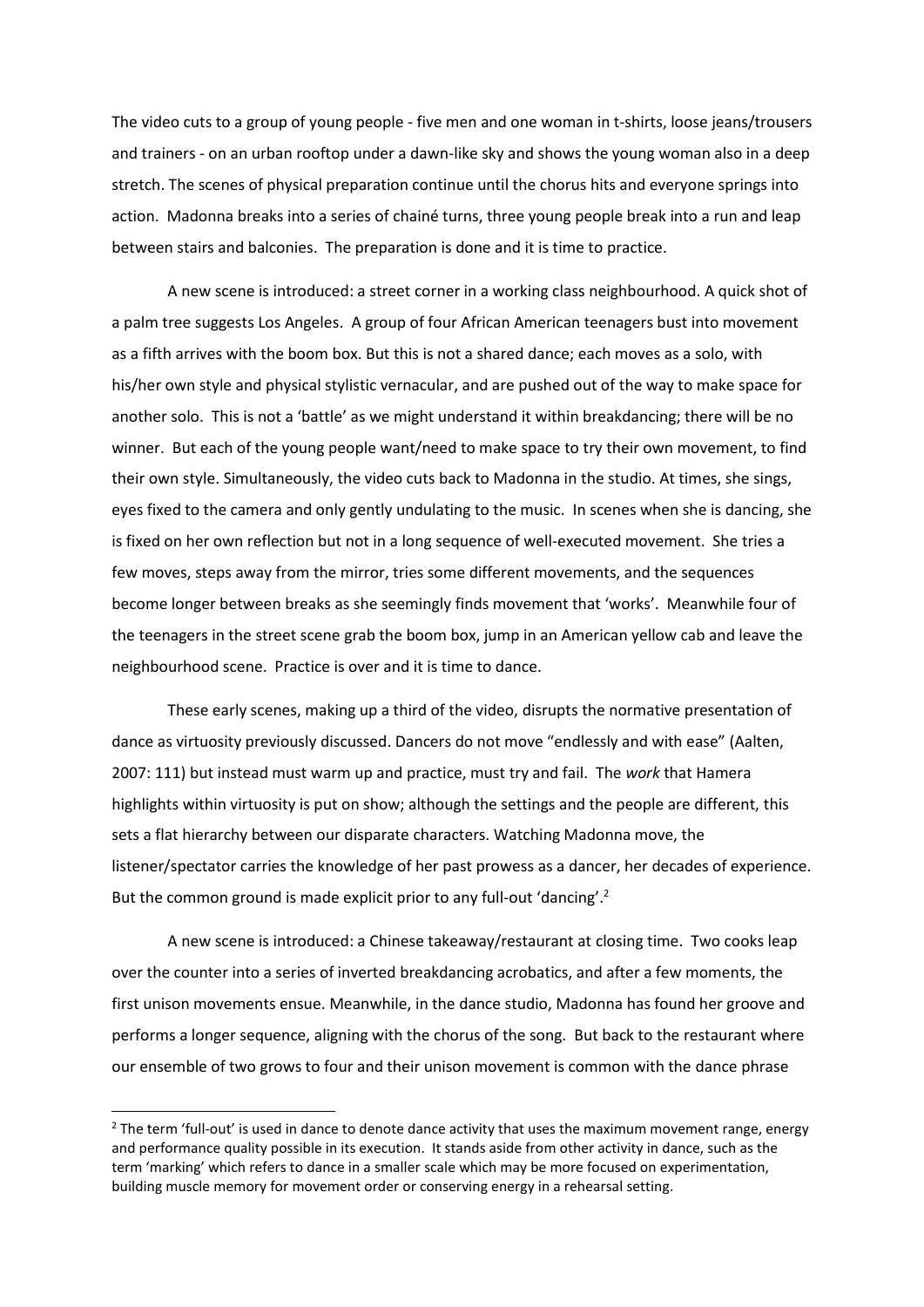performed by Madonna. In both settings, the mood is light, playful and celebratory. Work is over and it is time to dance.

The video transitions from day to night and the L.A. youths' American taxi becomes a London black cab. They tumble out, boom box on one man's shoulder, into a back street and depart. Madonna, now in jeans and a black leather jacket, on a similar street walking towards and with the camera. Occasionally, her gaze is drawn away by passing young men, but she continues walking with purpose. The characters converge in a club. It is dark, shadowy and the music, lights and bodies pump to the same heavy pulse. In slow-motion, away from the dance floor, Madonna moves with a small group of men and women introduced earlier in the video. The interaction starts as one man unzips her jacket, she brushes faces with another, her hips drop as the hips of another rise to meet hers. She pivots around a man with a leg outstretched as he descends towards her pelvis, their gazes fixed. She slides down one woman and undulates with another as the dance floor explodes into a slow-motion frenzy of unabashed, solo dances by all players. This scene continues, cut with images of Madonna (back in her leotard) continually moving over the boom box in the flashing lights of the club: a long chain of pelvic thrusts that lead to the climax of the ensemble dancing. Back in real time, the group moves together to the pulse of the music in and around a dance video game machine. It is a mix of virtuosity and community; many solo, many move in unison together in the phrase introduced earlier, many clap/smile/move in response. The group – diverse in age, nationality, style – is one: through the music and through their dance.

The second phases of the video work explicitly to exalt two messages: 'I am like you' and 'you are as amazing as I am'. The diversity of individuals' movement isn't only incorporated alongside Madonna's dancing; it is central and exalted. Considering this diversity, Dodds writes, "Madonna [borrows] from other cultural communities, as in her video 'Hung Up' (2005), in which she incorporates krumping, a bewilderingly fast style of L.A. hip-hop dance. This use of cutting-edge social dance styles is clearly a means to position herself as an innovator close to underground street culture, yet this neatly sidesteps the issue of cultural appropriation" (2009: 256). But this analysis seeks to introduce another perspective. In this layering of preparation, practice, individual dance and collective dance, everyone's movement is aligned to their identities as presented and demonstrated: nationality, ethnicity, age, specialist skill base. Madonna's 'work' in the studio uses vernacular from jazz dance with splashes of ballet and disco. What is clear in the video's narrative is her *desire* to move with and like others, to grow her physical agency into new behaviours with new people and, through dance, share with a diverse but equal collective. This desire is strong and unrepentantly embodied, as images of moving with others shift between abstracted, but potent sexual intimacy, trance-like abandon on a darkened dance floor, and skilled dance sequences on the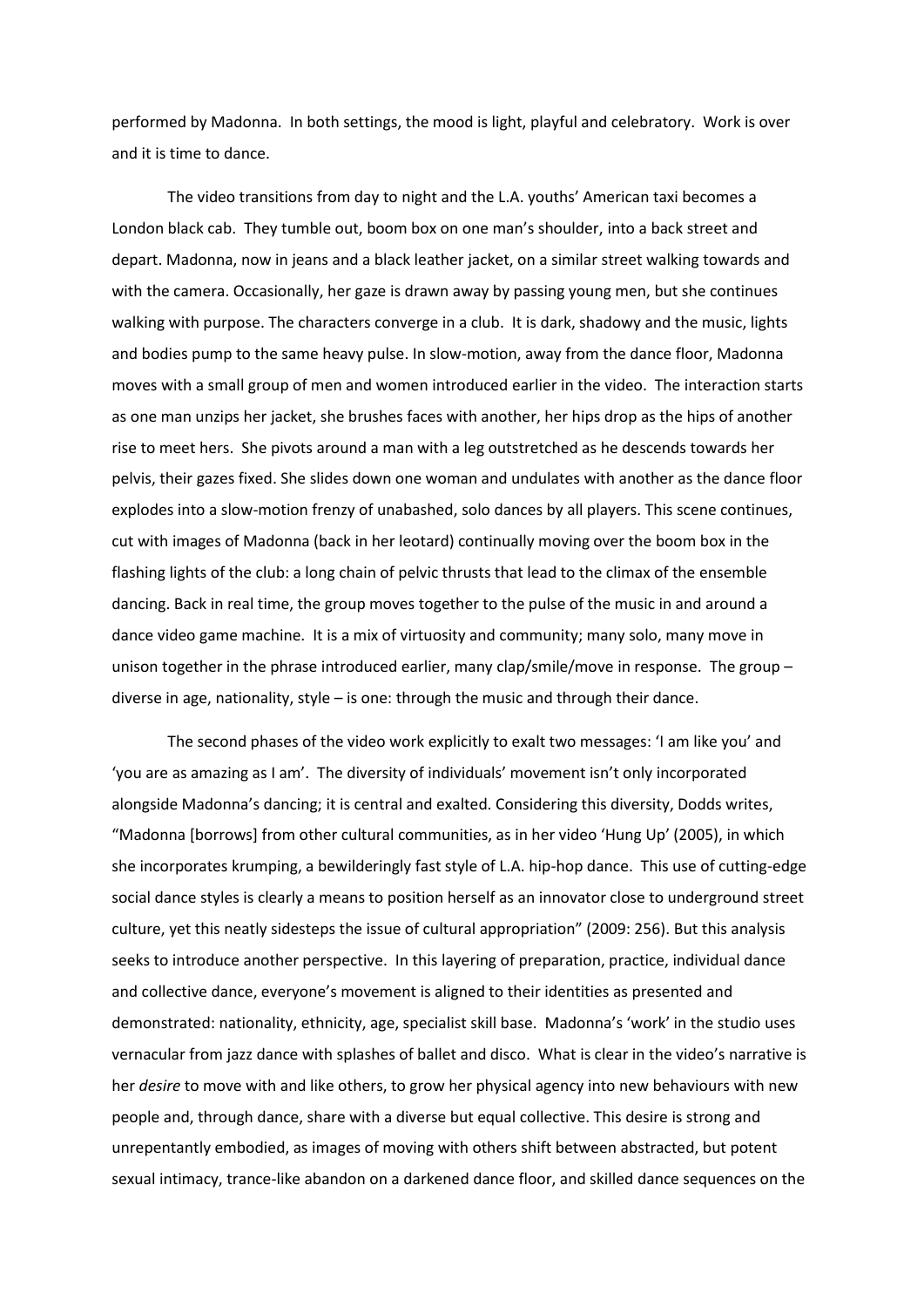video game. Madonna's choreography does not copy the movement with others, but it embraces it and responds to it. Much could be written about the power and hierarchy implicit in a white, wealthy, mature female rock star moving within a group of people of vastly different ethnicity, age, and socio-economic standing; her status is reinforced in so many ways. But this video presents a narrative that places dance as the primary embodied identity and suspends all other aspects as secondary. It asserts, despite this diversity, the transferability of dance within danced identities and the common ground created when this shared exchange occurs. Like dance in so many music videos, "Hung Up" employs dance to formulate the embodied identity of the song, and through the song, the artist. As a kinaesthetic, action-based instrument, it taps into the identities of the artistboth fixed and fluid- and reinforces these identities something that can be observed, experienced, consumed, extended, or transferred.

In both videos, the stars in their roles as singers and dancer continually renegotiate their embodied identities between ones of elevation to ones positioned within a collective. The reactions to and participation with the songs by all actors in the videos are so deeply embodied, laying groundwork for similar participation by the videos' spectators as well. By considering dance as action-based rather than simply a visual component, one can see the potential for the design and integration of dance into these music videos provide a potent tool for connection between the song, the artist featured, and his/her audience.

# **Bibliography**

Aalten, A. (2007) 'Listening to the Dancer's Body' in Shilling, C. (ed) *Embodying Sociology: retrospect, progress and prospects,* pages 109-125, Oxford: Blackwell Publishing.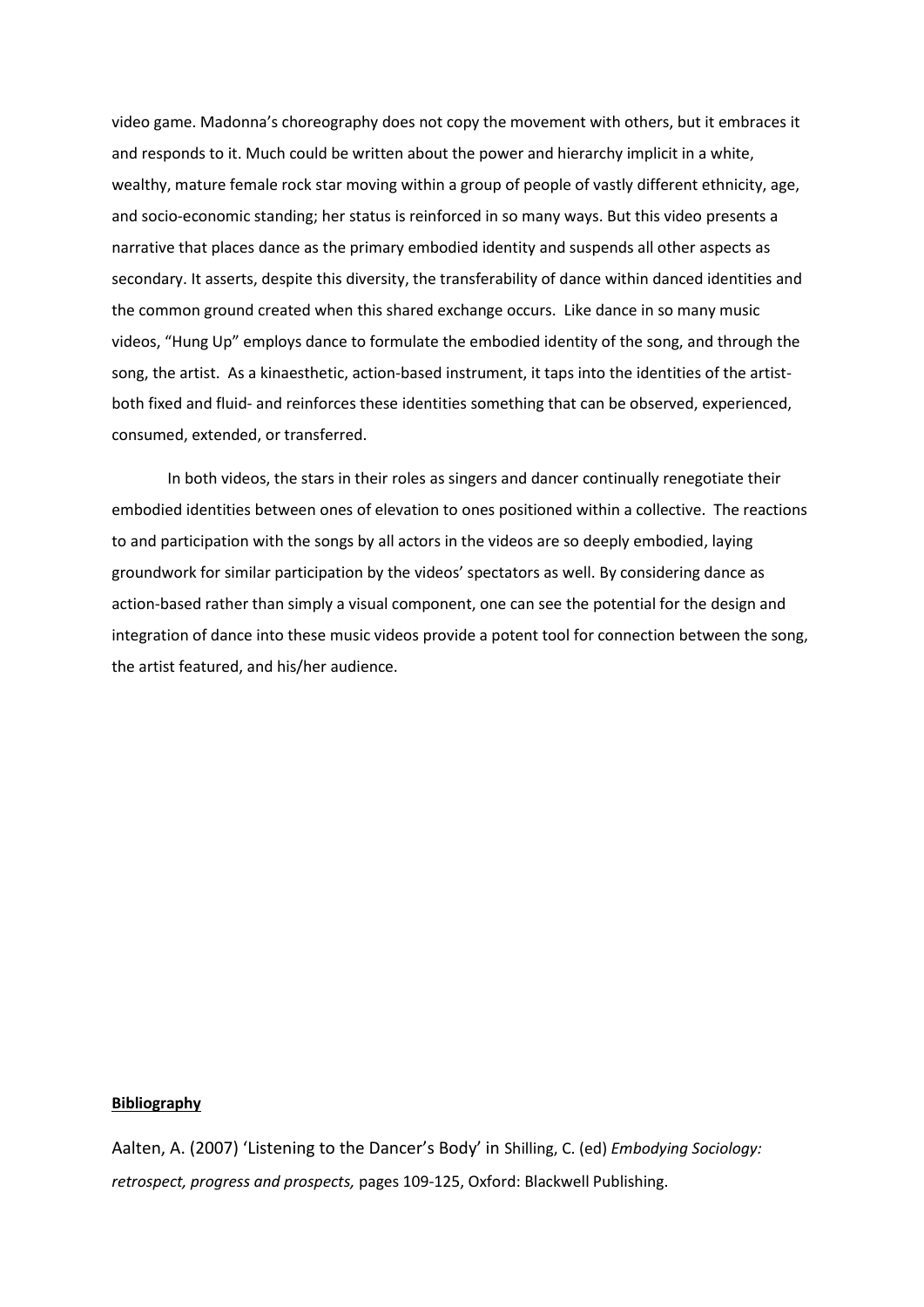Albright, A.C. (1997) *Choreographing Difference: the body and identity in contemporary dance,* London: University Press of New England.

Bull, C.J.C. (2001) 'Looking at Movement as Culture: contact improvisation to disco' in Dils, A. and Albright, A.C. (eds) *Moving History/Dancing Cultures: a dance history reader,* Middleton: Wesleyan University Press.

Charon, J. M. (1998) *Symbolic Interactionism: an introduction, an interpretation, an*  integration, 6<sup>th</sup> ed., New Jersey: Prentice-Hall Inc.

Cregan, K. (2006) *The Sociology of the Body,* London: Sage Publications.

Dils, A. and Albright, A.C. (2001) *Moving History/Dancing Cultures: a dance history reader,*  Middleton: Wesleyan University Press.

Dodds, Sheril (2009) 'From Busby Berkeley to Madonna: music video and popular dance', in J. Malnig (ed.) *Ballroom, Boogie, Shimmy Sham, Shake: a social and popular dance reader,* Chicago: University of Illinois Press.

Dyck, N. and Archetti, E.P (2003)*, Sport, Dance and Embodied Identities,* New York: Berg.

Franko, M. (2002) *The Work of Dance: labour, movement and identity in the 1930s,* Middleton: Wesleyan University Press.

Goffman, E. (2005) *Interaction ritual: essays on face-to-face behaviour,* New Brunswick: Aldine Transaction.

Goodwin, A. (1993) *Dancing in the Distraction Factory: music television and popular culture, London:* Routledge.

Grau, A. (2008) 'Dance, Identity, and Identification Processes in the Postcolonial World' in Franko, S. and Nordera, M. (eds), *Dance Discourses: keywords in dance research,* p. 404-413, London: Routledge.

Hudson, B. (1985) 'Femininity and Adolescence' in McRobbie, A. and Nava, M. (eds), *Gender and Generation,* 31-53, London: Macmillan Education Ltd.